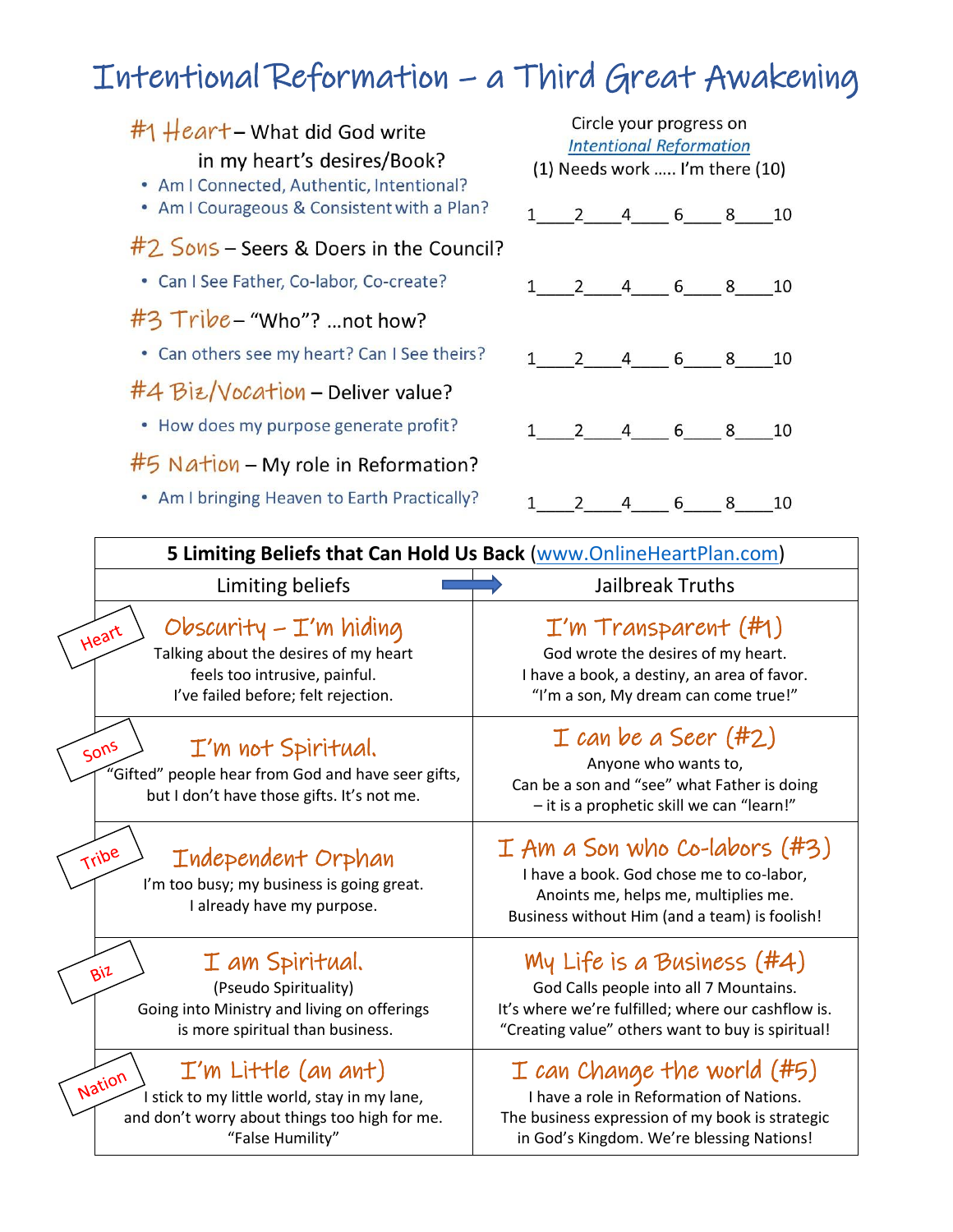## Intentional Reformation - Our Purpose

My business exists for: Intentional Reformation – Create a movement among leaders and Fathers to release sons into their books, so they can bring heaven to earth and create value in their mountain to bless people, businesses, and nations.

- 1) What we  $d_0$ ? Live conferences and interactive courses on Zoom to clarify purpose, access heaven to open books (Ps. 139:15-16), and implement that purpose in life and business.
- 2) Why do we do it? Help people fulfill their heart's desires, Kingdom calling, why they are chosen
- 3) For whom do we do it? Biz or entrepreneurial people (difference makers) who value Biblical spirituality coupled with practical initiatives that get results. PS: We multiply via affiliates.
- 4) Why do we do what we do the way that we do it? it takes about 8 weeks for people to iterate to clarity. Personal interaction on zoom with a facilitator and the course participants gets there.
- 5) How are we different from others providing this service? We see spirituality as a combination of business wisdom and revelation from the Holy Spirit. We value prophetic inputs and cash flow at the same time. We don't hide Jesus, yet we don't wear religion or pseudo-spirituality on our sleeves. Practical, credible, experiential, and Biblical spirituality get results that speak louder than words.
- 6) Why do we get up in the morning to do this? When we help people get clarity on what God wrote in their hearts (find themselves), they fall in love with Jesus, us, and one another (tribes form).
- 7) What are we passionate about?  $-$  Co-laboring with Father on Reformation to redeem people, businesses, and nations. Instilling the value of purpose in cultures and mountains worldwide.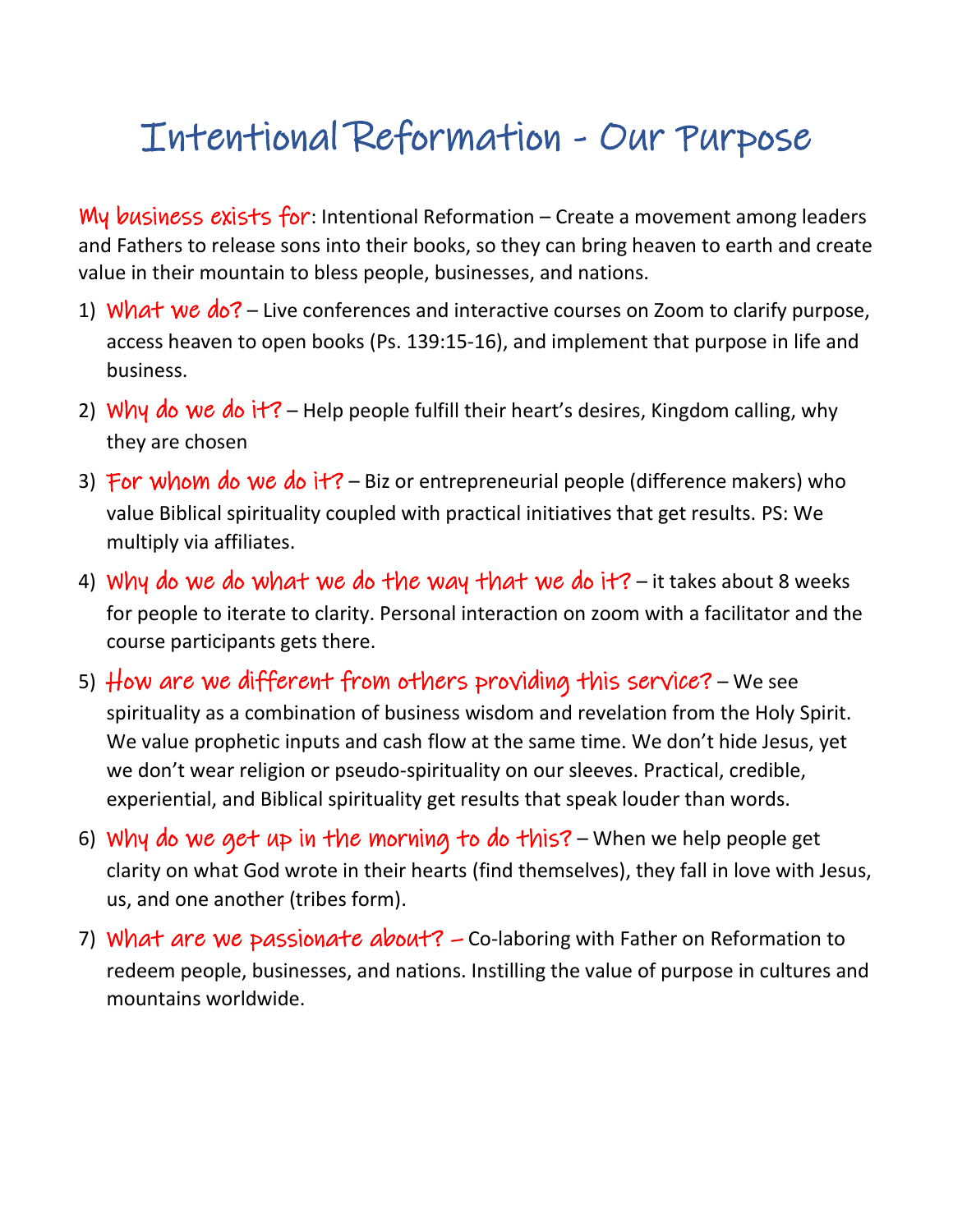## Intentional Reformation - Our Values

- 1) **[Purpose](https://releasingkings.com/2021-03-19-im-busy-turning-stones-into-bread/) - [People don't want to be fixed](https://releasingkings.com/2021-03-31-avatars-is-this-you/); they want to be found** We all drag some baggage, but the purpose in our book (that God wrote in the desires of our hearts) is what motivates "sons" to fix themselves so they can do great things. We focus on your purpose and greatness, so does God.
- 2) **[Connection](https://releasingkings.com/2018-09-24-connecting-my-heart/)** What Father wrote in your heart is also in His Heart. He wants to make your dream come true! He chosen us to co-labor with Him; the *sense of His wind in your sails* even in business.
- 3) **[People buy your why](https://releasingkings.com/2016-05-02-recipes-dont-work/)** People don't want to know what you do or how you do it. They want to know why you do it? Their heart is asking, "Can you help me answer my why? Attain my aspiration? Help me make my dream come true?" The charisma of selling starts when others know your why.
- 4) **[Seers and Doers](https://www.amazon.com/Seers-Doers-Bringing-Heaven-Earth/dp/B08NRYYW88/ref=tmm_pap_swatch_0?_encoding=UTF8&qid=1630977585&sr=8-1)** Seeing what the Father is doing in heaven is a prophetic skill that can be learned. It's for everyone **so that** we can do it too; we can co-labor & co-create with our Father (Jn 5:19).
- 5) **Tribe [\(a culture of Fathering Dreams\)](https://www.amazon.com/Lead-Your-Tribe-Field-Guide/dp/B08ZVWQ4DT/ref=tmm_pap_swatch_0?_encoding=UTF8&qid=1630977671&sr=8-2)** Show your tribe of friends, employees, or coworkers their purpose and it will liberate the motivation God wired into their hearts. They will love you for it.
- 6) **[We're Not Afraid to Fail](https://releasingkings.com/2019-12-28-making-friends-with-failure/)** The heroic believer's journey isn't all success and victories. The stuff of leadership is built on brokenness & resurrection; the fragrance of following the lamb wherever.
- 7) **[Transparency](https://releasingkings.com/2020-05-19-taste-and-see-whats-coming-in-your-life/)** We all have a book, a mind map of goals, and a biz plan that we share with others so they can resonate with our vision and help us navigate our assignment from heaven.
- 8) **[Authenticity \(Translate purpose to profit\)](https://releasingkings.com/2013-03-30-authenticity/)** Your unique, spiritual purpose *works & multiplies*. It creates biz value and has cash flow. We are transparent with one another and celebrate what works.
- 9) **[Intentional Reformation](https://www.amazon.com/Intentional-Reformation-Roadmap-Change-Yourself/dp/B08NS3QHRG/ref=tmm_pap_swatch_0?_encoding=UTF8&qid=1630977424&sr=8-2)** Businesses and Nations have unique Kingdom Books (purpose) that we can get in writing and implement. We are already in another great reformation that will bless nations and people. We wrote the book on being intentional sons who bring heaven to earth.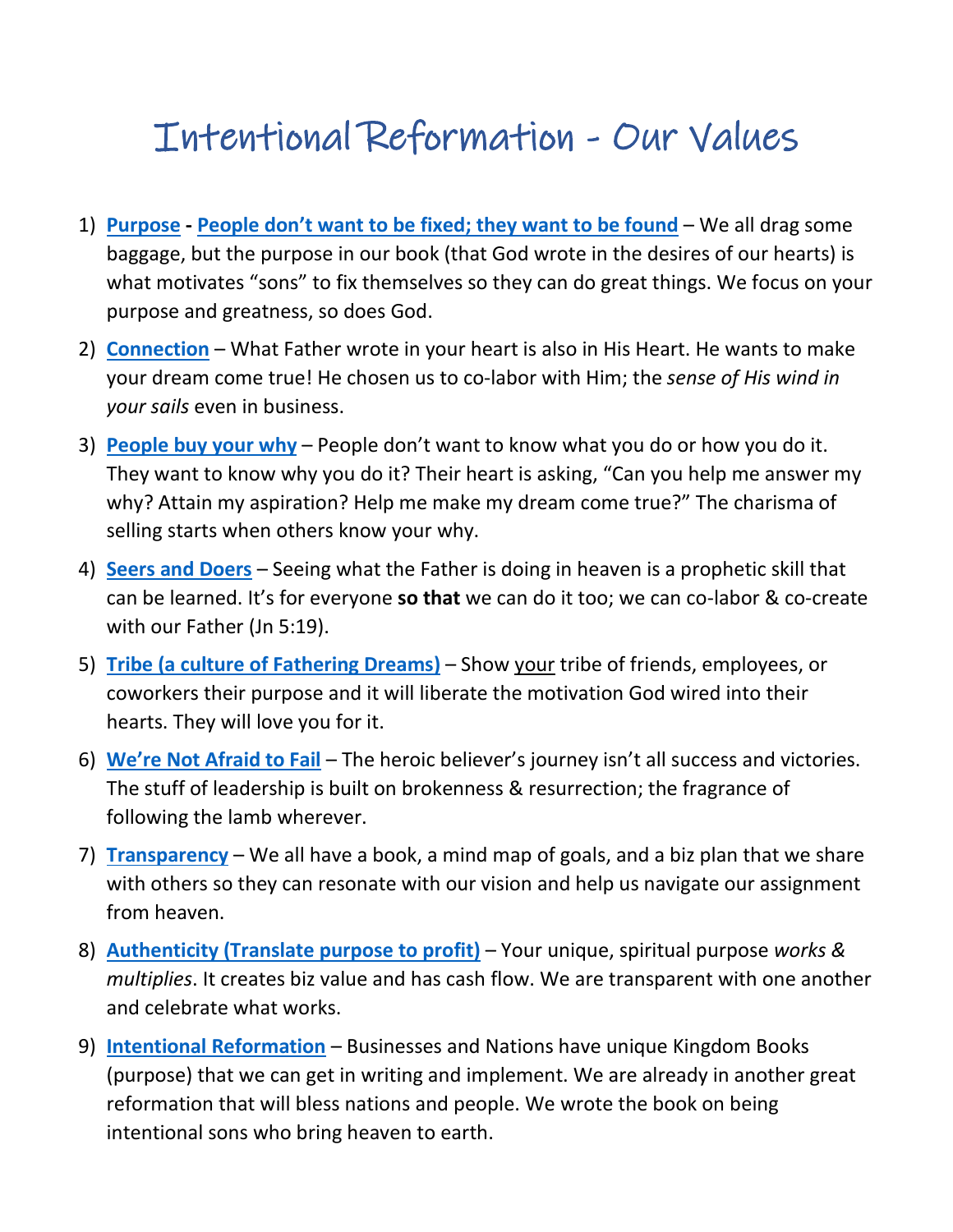# Results – in 3 Experiences

3 things we all want

1) My Purpose - See what Father is doing; do it with Him (a son) a) Connection – Seeing the purpose God wrote in my heart (My Cause) b) Clarity – Written Goals that flow from my purpose c) Strategy – a heart plan, business plan, and cash flow that works d) Confidence – I'm 'experiencing' Heaven in His Courts and Council

2) My Contribution – Create Value that "Profits" other People a) Autonomy – I feel ownership of my entrepreneurial expression b) Mastery – I'm good at what I do; craftsman, innovator, wealth creator c) Multiplication – A legacy of affiliates who carry the same dream (Team) d) Well done – I can feel the Father's pleasure & customer satisfaction

3) My Tribe – I'm part of a larger team that Releases kings / sons a) Love – Others esteem what's in my heart/book and I esteem theirs b) Tribe – Ignite & be ignited by a network; have a mentor and be one c) Team – Tribe & Mentor who help make my dream come true d) Dancing – Have fun, make money, love people (Reformation of Nations)